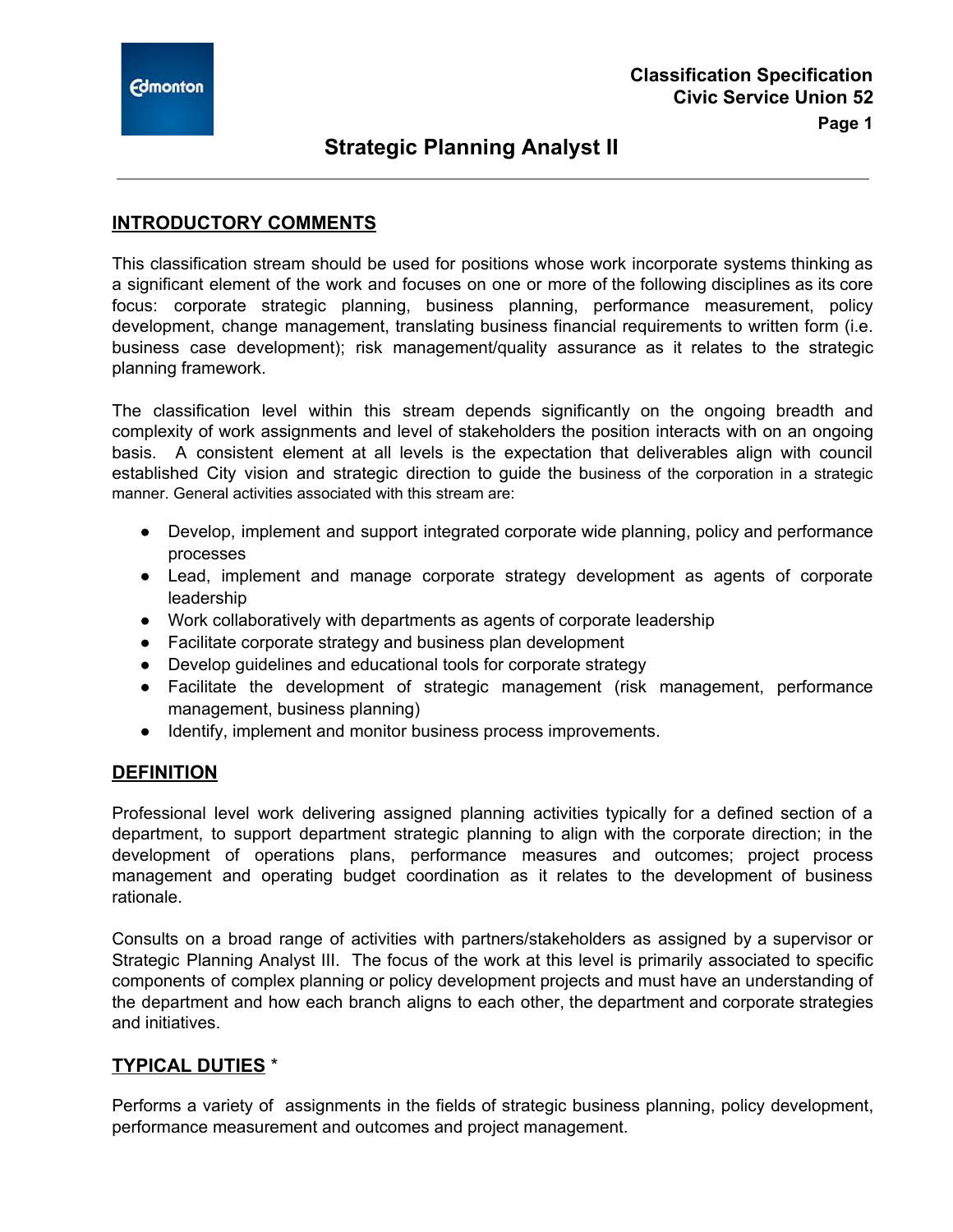

### **Strategic Planning Analyst II**

Consult with senior management and managers as required, supervisor and colleagues to development business priorities, operational plans and business cases to support requests submitted to council through defined corporate processes.

Provide technical guidance to senior leadership in the coordination and development of business plans and strategies, ensuring that they align with corporate requirements and policies.

Establish relationships with internal and external clients to support the coordination and delivery of position accountabilities.

Lead integrated teams using defined corporate project management protocols and templates; review and analyze projects, plans and policies in relation to scope of work and develops project documentation as required. This may include presentations, facilitations, and information sessions to support the development and learning of new tools.

Apply knowledge of performance measurement tools and best practices in the creation of programs, data collection tools and processes.

Conduct analysis of performance measurement data, trend analysis and analysis of program success / effectiveness. Develop recommendations / write reports for use by decision makers in the development, implementation and delivery of operational activities.

Review and analyze projects, plans and any new policies in relation to scope of work providing advice and recommendations to supervisor(s).

Conduct ongoing primary and secondary research (interpret data sets, analyze and review research, make recommendations); develop briefings and other documents in response to requests.

### **KNOWLEDGE, ABILITIES AND SKILLS**

Considerable knowledge and experience in strategic and business planning, the business planning cycle and process.

Considerable knowledge of the development and management of performance measurement strategies and tools.

Considerable knowledge of strategic and business planning principles, policy development and benchmarking and procedures for alignment of performance measures with the department's business plan goals.

Significant knowledge of corporate priorities, strategies and initiatives and associated timelines associated with the corporate reporting processes/protocols.

Advanced level knowledge of primary and secondary research methodology, including design and implementation, data collection, and trend and results analysis and presentation.